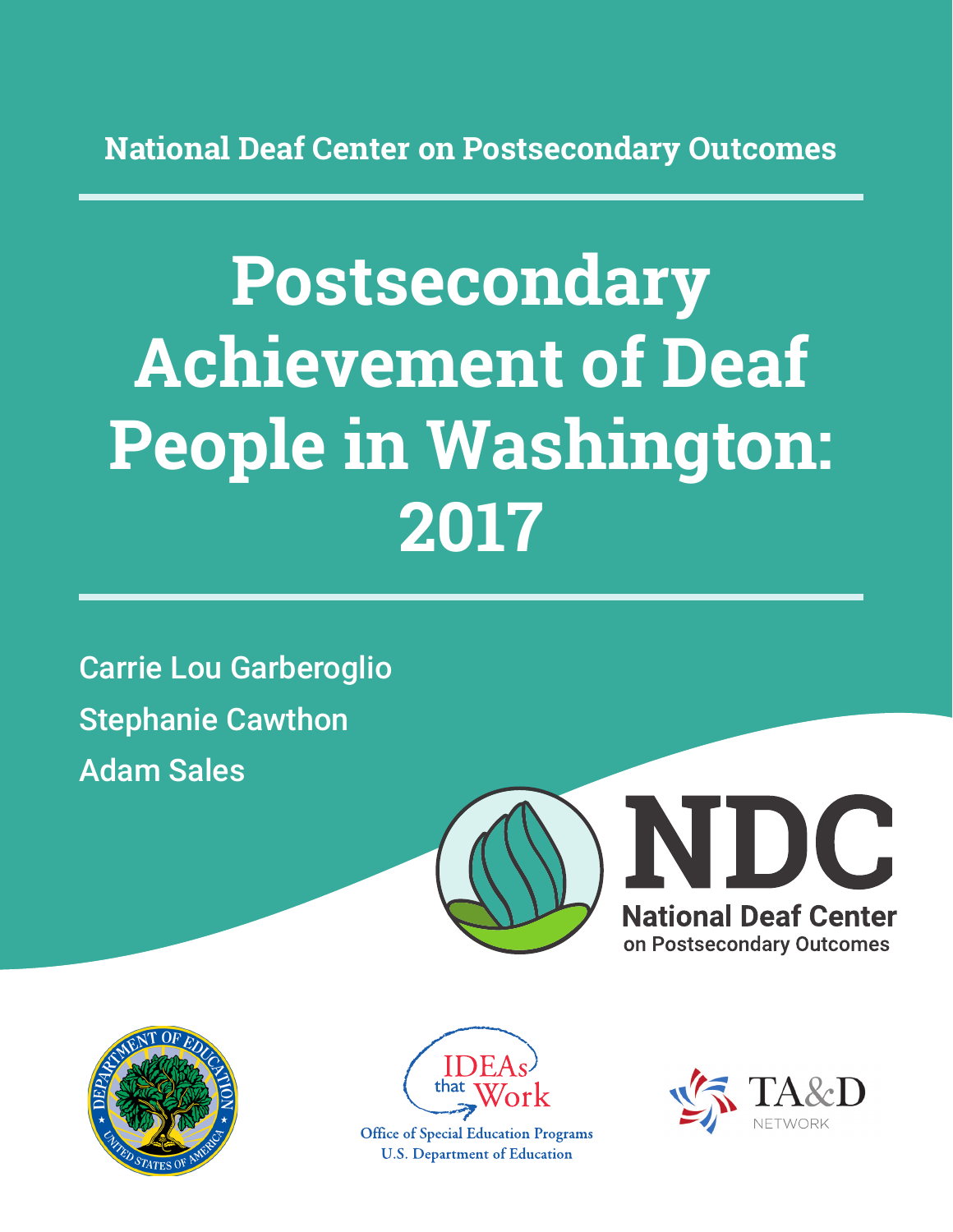This document was developed under a grant from the U.S. Department of Education, OSEP #HD326D160001. However, the contents do not necessarily represent the policy of the U.S. Department of Education, and you should not assume endorsement by the federal government.

2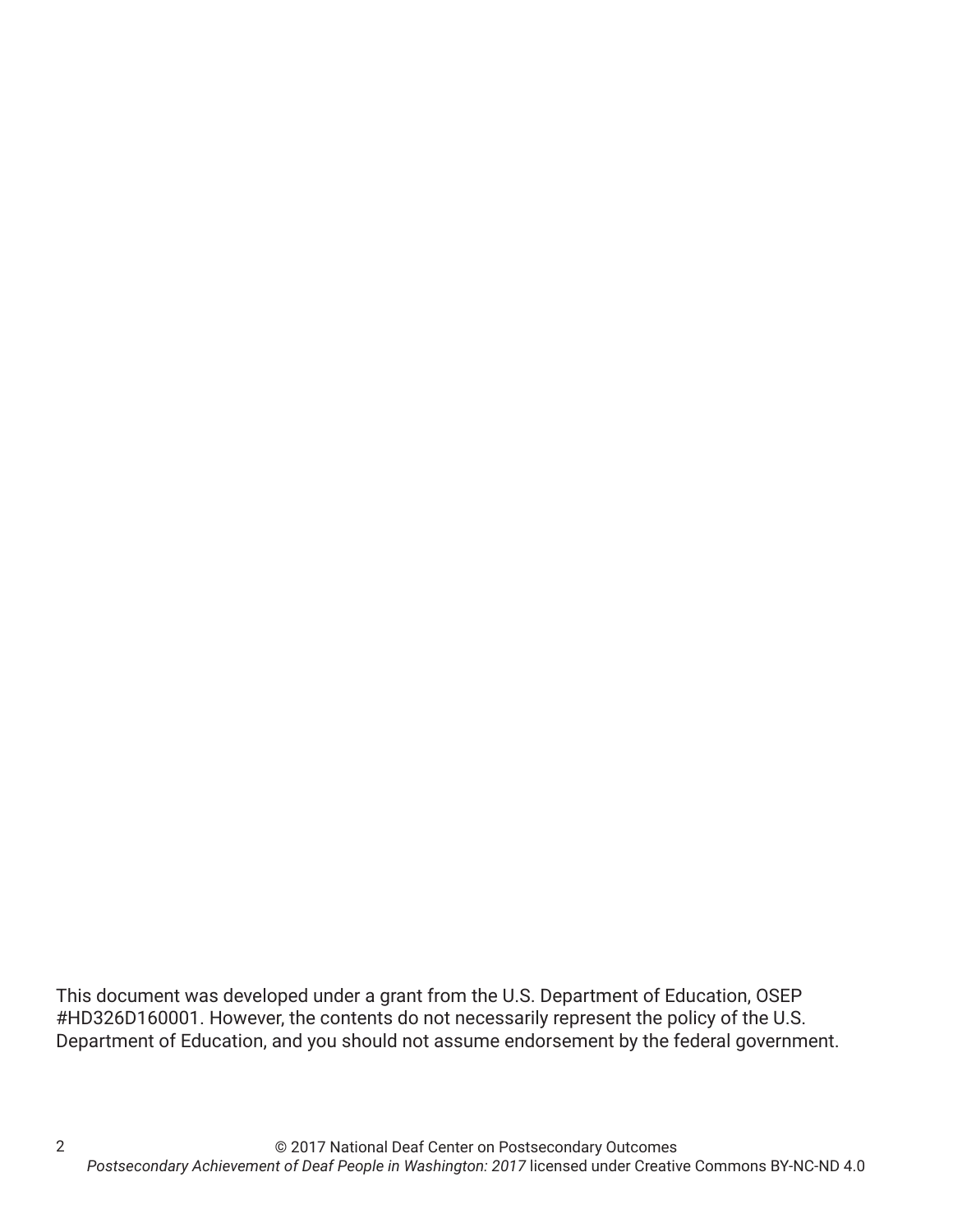Postsecondary experiences of deaf people vary widely across the nation. National reports about educational attainment and employment are available at nationaldeafcenter.org (Garberoglio, Cawthon, & Bond, 2016; Garberoglio, Cawthon, & Sales, 2017). This report provides current estimates of postsecondary achievement in Washington. We used 5-year estimates of data from the American Community Survey (ACS), a national survey conducted by the U.S. Census Bureau, to generate the findings in this report. More information about this dataset and the analyses are shared in the Methods section at the end of this report.

# **EDUCATIONAL ATTAINMENT**

In the United States, deaf people attained lower levels of education than their hearing peers in 2015, according to national educational attainment data (Garberoglio et al., 2017). Educational attainment also varied across gender, race, and ethnicity.



In this report, we use the term *deaf* in an all-encompassing manner to include individuals who identify as Deaf, hard of hearing, hearing impaired, late deafened, and deafdisabled.

© 2017 National Deaf Center on Postsecondary Outcomes

*Postsecondary Achievement of Deaf People in Washington: 2017* licensed under Creative Commons BY-NC-ND 4.0

**In Washington,**

**2.8%**

**of 25–64 year**

**olds are deaf.**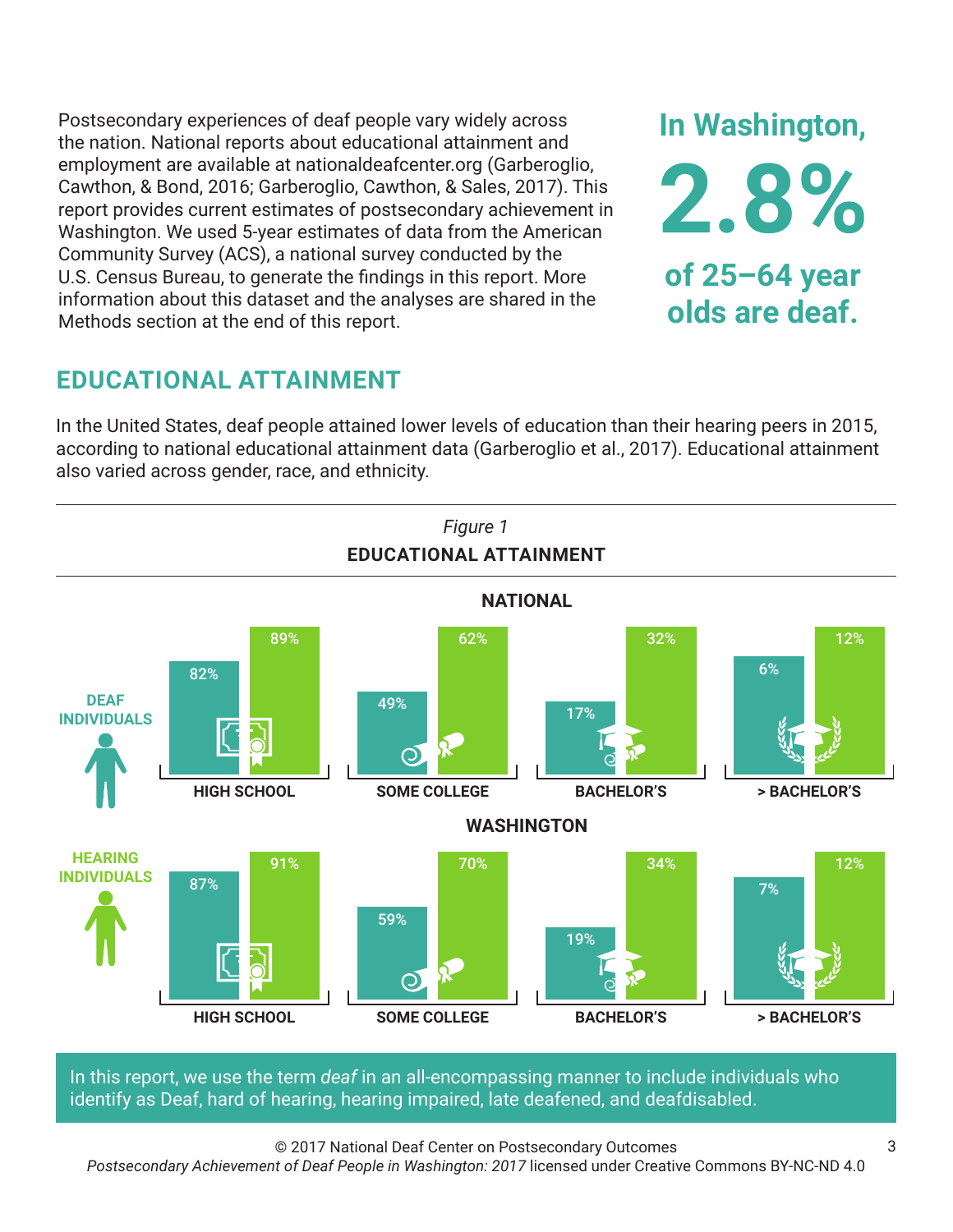#### *Figure 2*

#### **EDUCATIONAL ATTAINMENT IN WASHINGTON BY GENDER**



4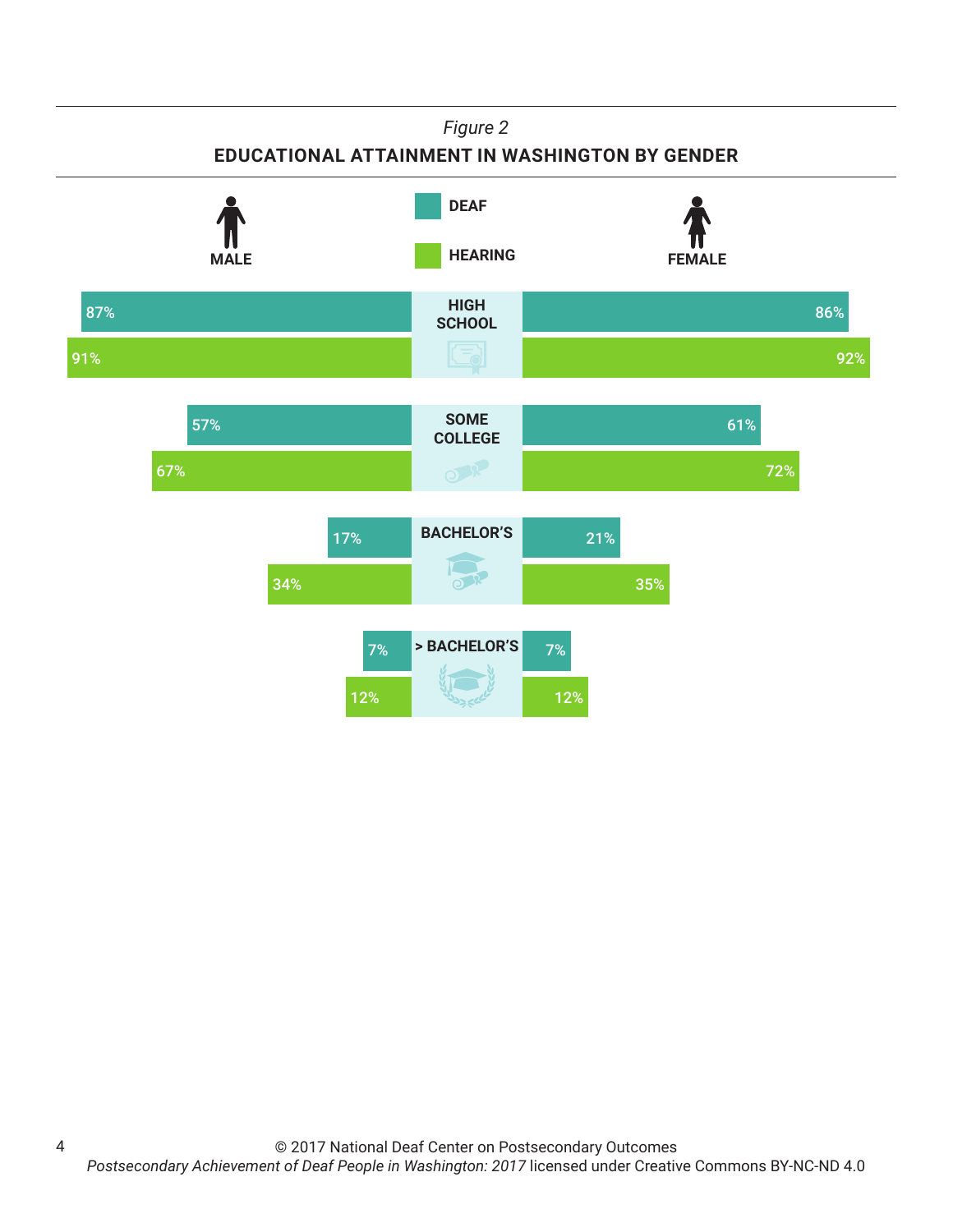*Figure 3*

**EDUCATIONAL ATTAINMENT IN WASHINGTON BY RACE AND ETHNICITY**



A large percentage of deaf individuals have additional disabilities, and each combination of which results in unique strengths and challenges. Educational attainment rates vary by type of disability. Across the nation, deaf individuals with any type of additional disability reported lower educational attainment levels.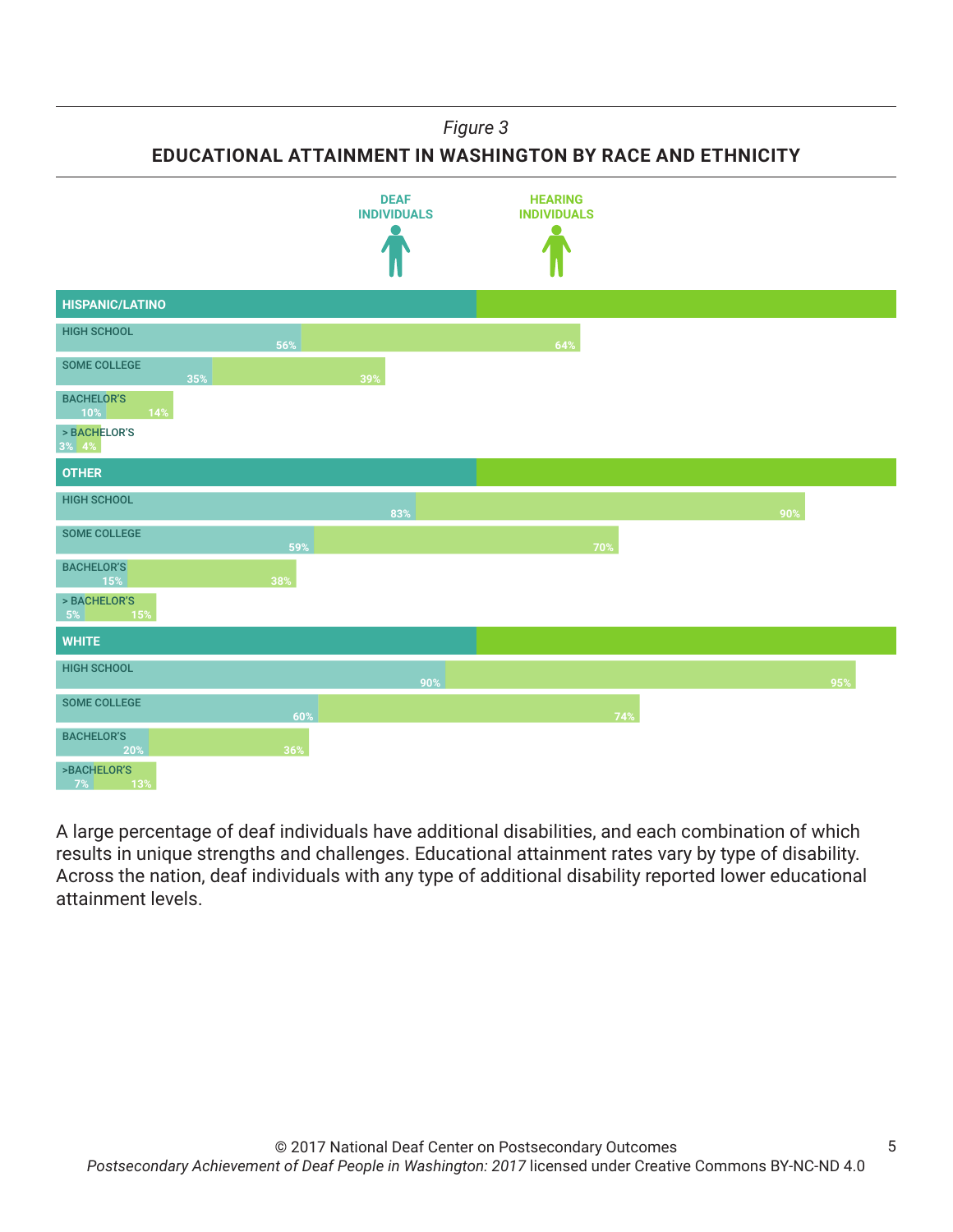## *Figure 4* **EDUCATIONAL ATTAINMENT BY DISABILITY**

|                                  | <b>HIGH</b><br><b>SCHOOL</b> | <b>SOME</b><br><b>COLLEGE</b> | <b>BACHELOR'S</b> | > BACHELOR'S |
|----------------------------------|------------------------------|-------------------------------|-------------------|--------------|
| DEAF + NO ADDITIONAL DISABILITY  | 90%                          | 62%                           | 23%               | 8%           |
| DEAF + ANY ADDITIONAL DISABILITY | 82%                          | 55%                           | 13%               | 5%           |
| <b>DEAFBLIND</b>                 | 78%                          | 49%                           | 12%               | 4%           |

# **EMPLOYMENT RATES**

National employment statistics show lower employment rates among deaf individuals. Almost half of deaf people are not in the labor force (Garberoglio, Cawthon, & Bond, 2016). Employment rates also vary by gender, race, and ethnicity.



© 2017 National Deaf Center on Postsecondary Outcomes

*Postsecondary Achievement of Deaf People in Washington: 2017* licensed under Creative Commons BY-NC-ND 4.0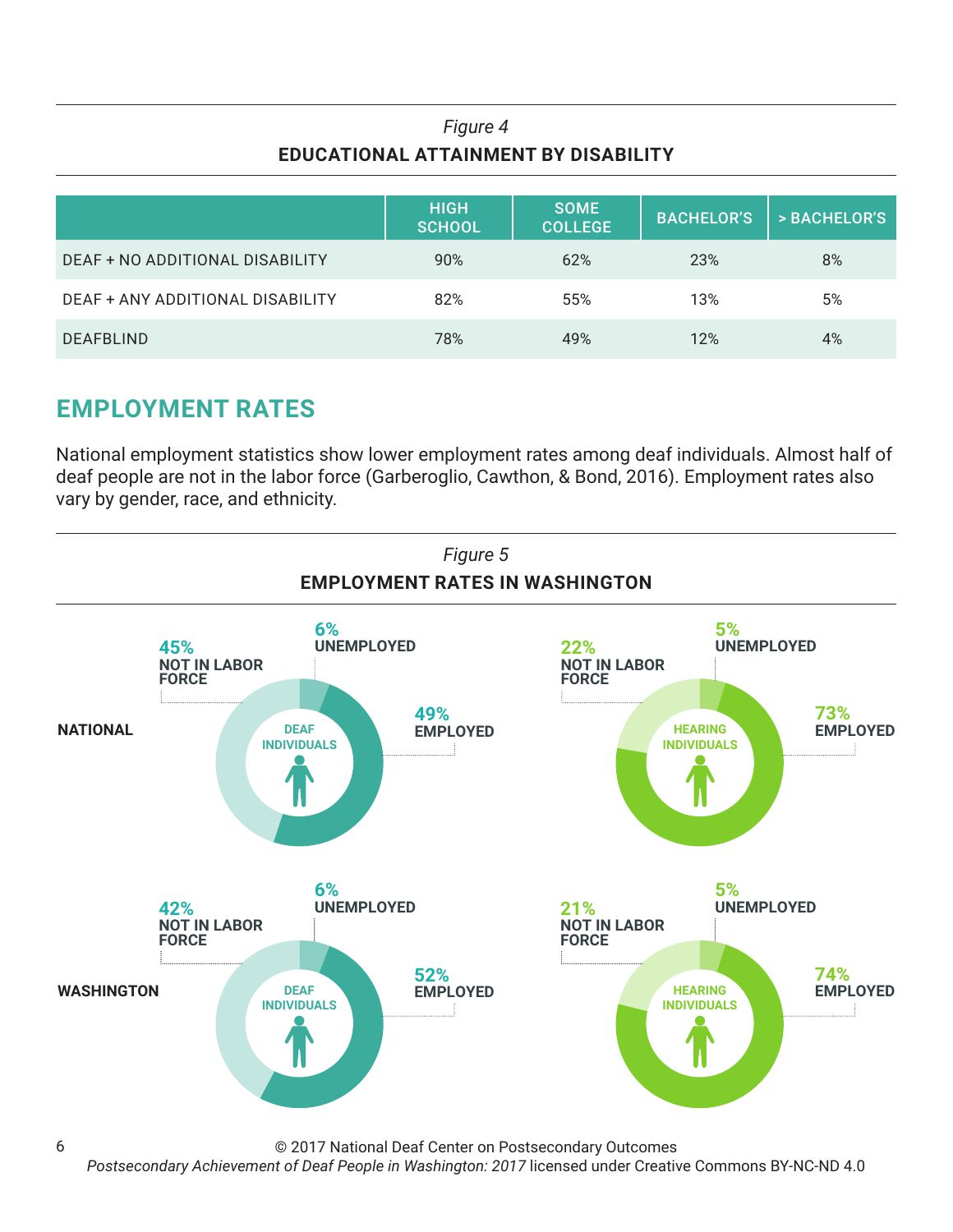

### *Figure 7* **EMPLOYMENT RATES IN WASHINGTON BY RACE AND ETHNICITY**



7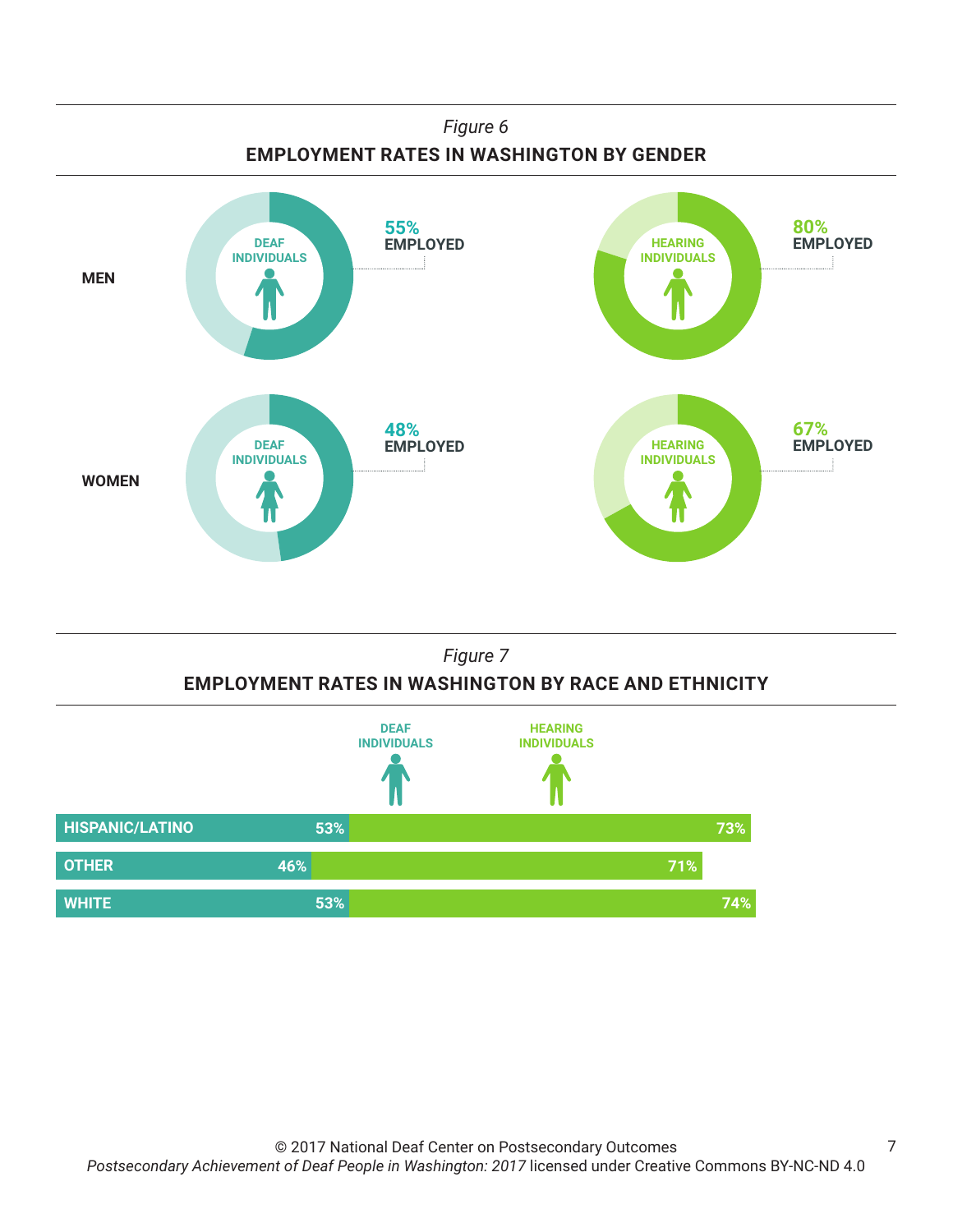## *Figure 8* **EMPLOYMENT RATES IN WASHINGTON BY DISABILITY**



# **SUPPLEMENTAL SECURITY INCOME**

Deaf individuals receive supplemental security income (SSI) benefits at different rates across the nation. 11.9% of deaf people ages 25–64 in the U.S. receive SSI benefits. In Washington, 9.8% of deaf people receive SSI benefits.

# **EARNINGS**

8

National data show lower median earnings among deaf individuals who were employed full time. Earnings also vary across gender, race, ethnicity, and disability status.



© 2017 National Deaf Center on Postsecondary Outcomes

*Postsecondary Achievement of Deaf People in Washington: 2017* licensed under Creative Commons BY-NC-ND 4.0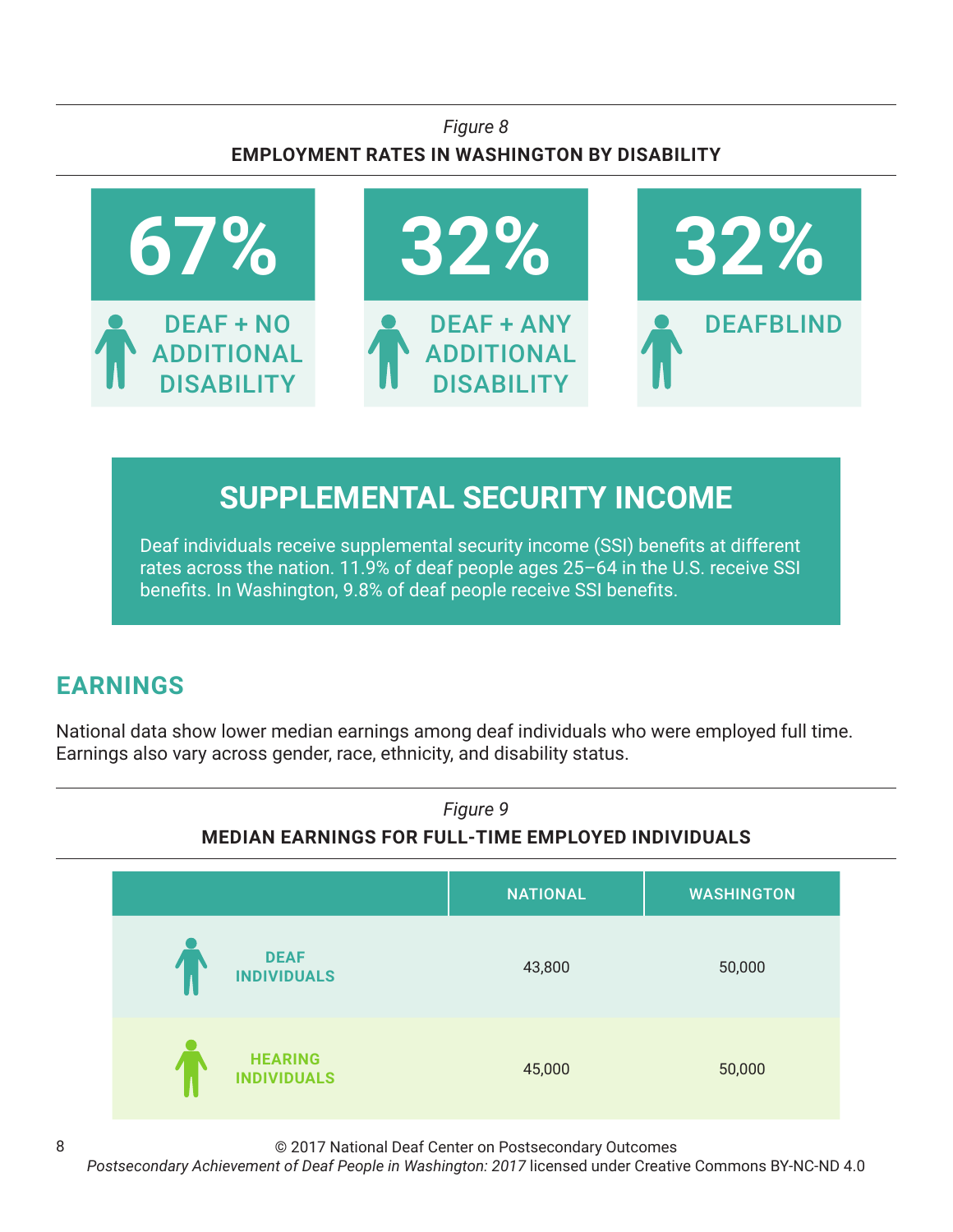*Figure 10*

**MEDIAN EARNINGS FOR FULL-TIME EMPLOYED INDIVIDUALS IN WASHINGTON BY GENDER**



*Figure 11*

**MEDIAN EARNINGS FOR FULL-TIME EMPLOYED INDIVIDUALS IN WASHINGTON BY RACE AND ETHNICITY**



*Figure 12*

**MEDIAN EARNINGS FOR FULL-TIME EMPLOYED INDIVIDUALS IN WASHINGTON BY DISABILITY**



© 2017 National Deaf Center on Postsecondary Outcomes *Postsecondary Achievement of Deaf People in Washington: 2017* licensed under Creative Commons BY-NC-ND 4.0